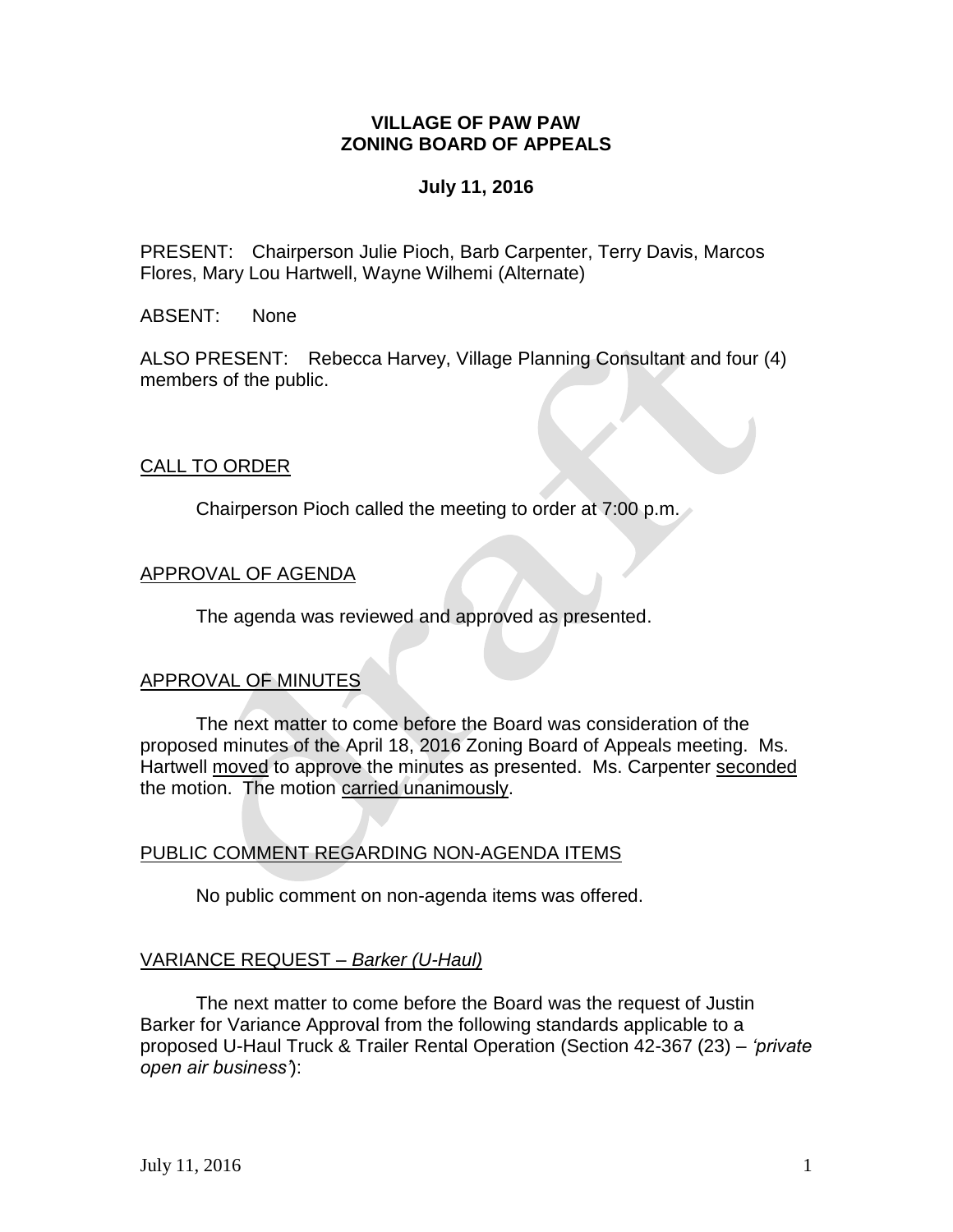: **Section 42-367 (23) a.** – Minimum lot area shall be one acre.

: **Section 42-367 (23) b.** – A five foot fence or wall shall be constructed along the rear and sides of the lot capable of keeping trash, paper, and other debris from blowing off the premises.

The subject site is located at 301 West Michigan and is within the B-2 General Business District

Chairperson Pioch noted that a representative for the application was not present. The Board agreed to move the matter to the end of the agenda to accommodate a late arrival by the applicant.

#### VARIANCE REQUEST *– Village Pharmacy*

The next matter to come before the Board was the request of James Clark for Variance Approval from the following sign standards applicable to the building occupied by Paw Paw Village Pharmacy:

: **Section 42-259 B.4.** – a projecting sign shall not exceed 20 sq ft in area.

: **Section 42-259 B.1.d.** – signs may not be internally-illuminated.

The subject site is located at 322 East Michigan and is within the Downtown Overlay District.

Ms. Carpenter stated that she will be abstaining from consideration of the request by Village Pharmacy due to a conflict of interest. She explained that she owns property within 300 ft of the subject site. The Board acknowleged Ms. Carpenter's declaration.

*(Ms. Carpenter exited the meeting)*

Wayne Wilhemi, Zoning Board of Appeals Alternate, joined the Board for consideration of the application.

James Clark was present on behalf of the application. He provided an overview of the request, noting the following:

: variance relief from both the 20 sq ft sign size standard and the illumination standard is requested

: the proposed sign was constructed with the understanding that it met the adopted sign standards

: the sign was designed to be visible to passing traffic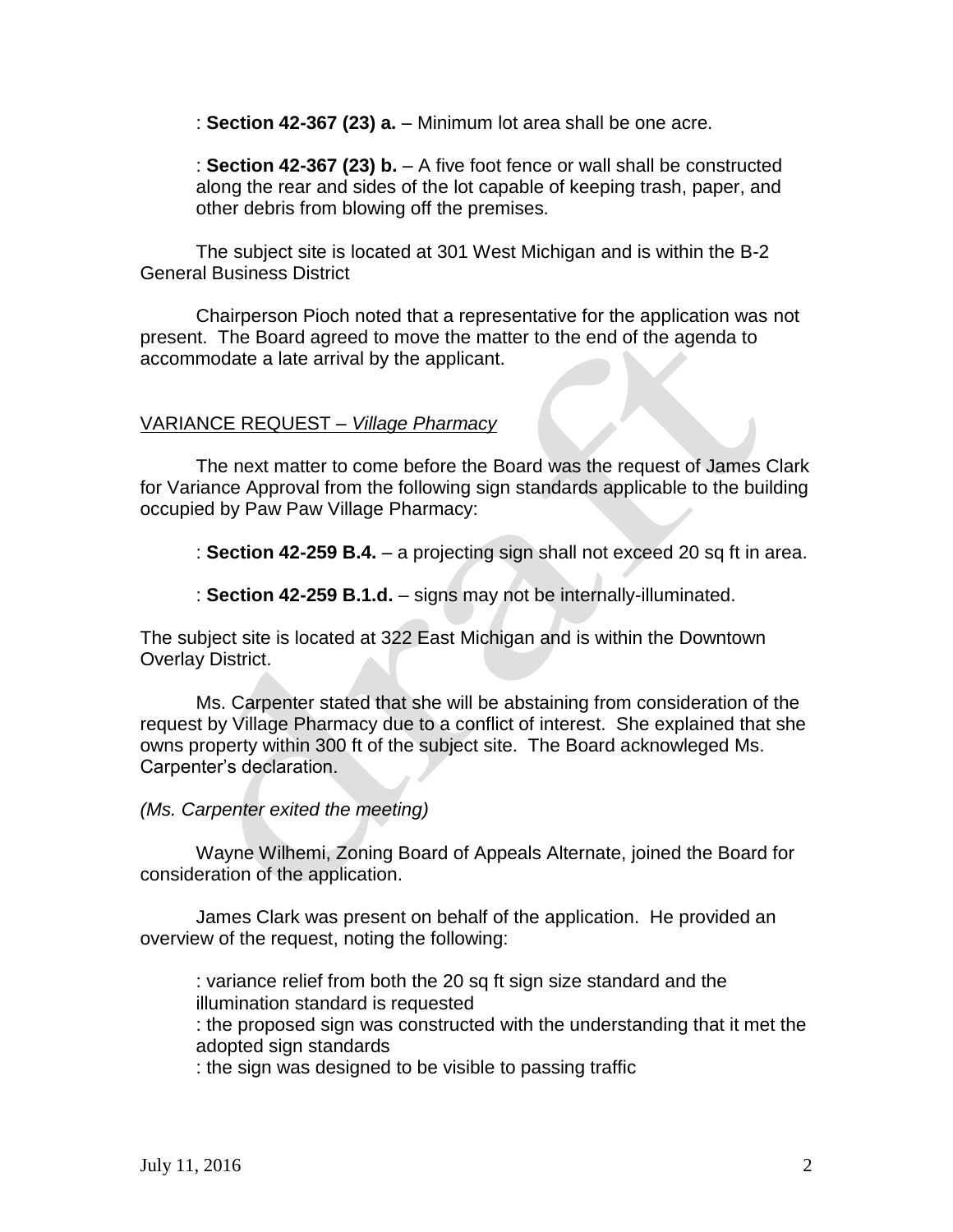: the proposed internal illumination of the sign will generate less light than would external illumination of the sign : the proposed sign will not have neon nor will it be flashing; the letters will glow from internal lighting

A rendering of the building with the proposed projecting sign was presented. Mr. Clark then distributed photos of the sign that demonstrate the proposed internally-illuminated sign in both daytime and evening conditions.

Kris Nelson questioned the intent of the lighting standard for the Downtown Overlay District. The Board noted the character of the downtown corridor; the historic nature of the downtown buildings; and, the desire to create a commercial core that does not have signage similar to the Kalamazoo Avenue commercial strip. Examples of existing downtown signs that are consistent with the DOD sign standards were referenced.

In response to Board questions, Ms. Harvey provided a review of the sign requirements of the DOD Downtown Overlay District and the variance criteria established by Section 42-66 that should be applied in consideration of the variance requests.

No further public comment was offered on the matter.

Chairperson Pioch questioned why the size and lighting standards could not be met. She stated that the DOD signs standards were recently adopted and that signs established in the downtown since its adoption have met the requirements. She further noted the following:

- the sign standards developed for the DOD were established to preserve and enhance the walkable, historic character of the downtown core;
- the DOD allows for additional signage beyond the proposed projecting sign;
- the subject site is a corner lot and allows adequate visibility of the pharmacy;
- no hardship preventing compliance was presented.

Chairperson Pioch expressed concern that the size and internal-illumination of the proposed projecting sign will be inconsistent with the intent of the new standards.

Mr. Flores stated that the subject site, though on the edge, is still in the 'downtown' area and that it would be difficult to separate it out when applying the standards of the DOD. He elaborated that the site represents the entry point of the downtown and will set the trend for the rest of the block that is currently under construction.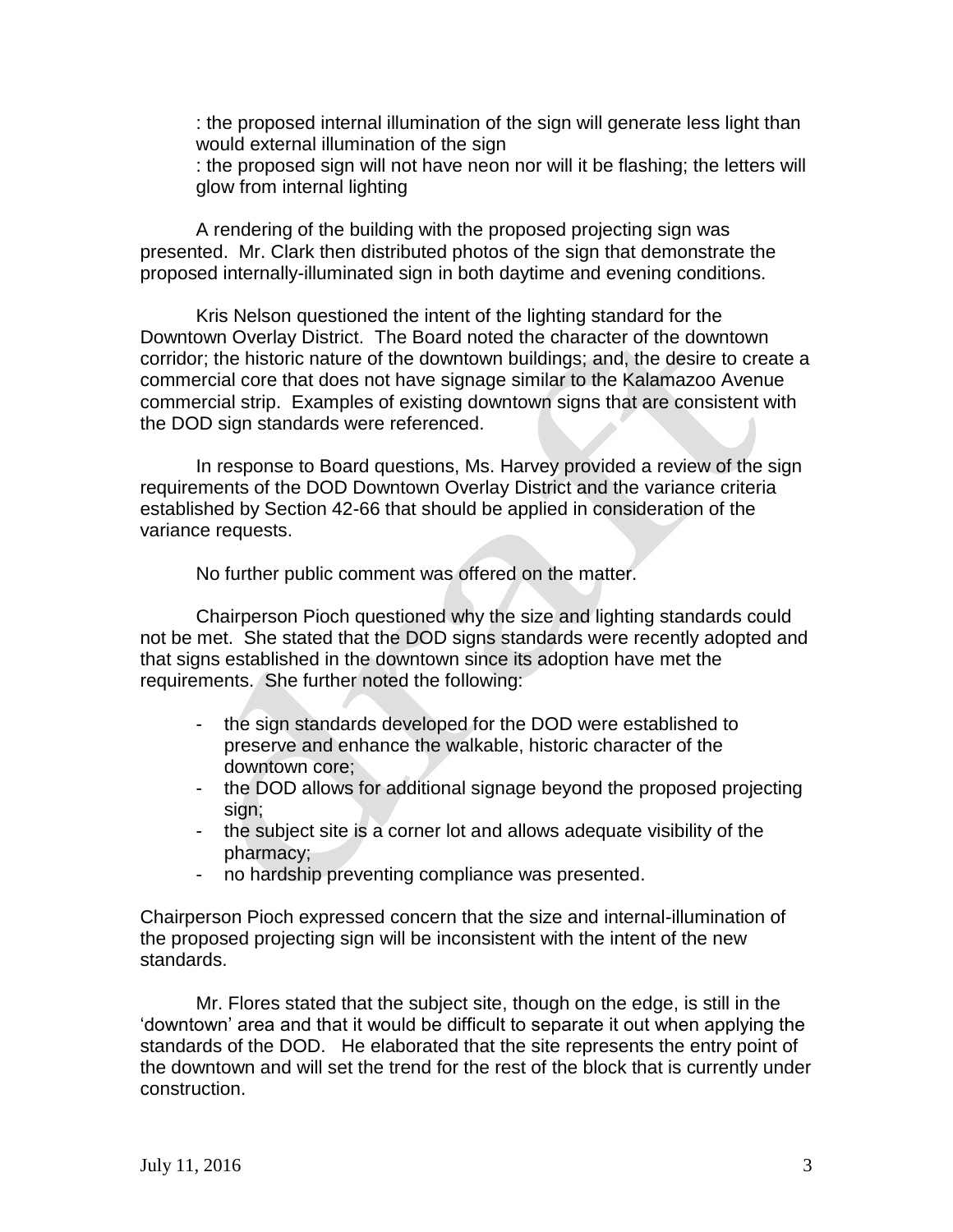Chairperson Pioch noted that the design of the pharmacy expansion/renovation meets the intent and standards of the DOD. She questioned why signage within the same district should be treated differently.

Mr. Wilhemi stated that the pharmacy requires a sign that is big enough to be visible to passing motorists. He also questioned why an internally-illuminated sign would not meet the intent of the DOD.

Ms. Hartwell added that the renovated pharmacy building is a single-story building and that a bigger sign may be needed to compete with the two- and three-story buildings in the downtown area.

The Board then proceeded with a review of the variance criteria set forth in Section 42-66, noting the following findings with respect to the variance requests:

- 1. In considering exceptional circumstances of the property, the subject site is a corner property and is afforded greater visibility than other properties in the district; the DOD allows additional sign options beyond the proposed projecting sign, especially considering its location on a corner site; and, the DOD requires a 0 ft building setback which affords a premium sign location not allowed on neighboring B-2 zoned property.
- 2. In determining substantial justice to other properties in the district and in the vicinity, it was recognized that other signs established in the district since the adoption of the DOD have complied with the sign requirements; that the DOD was recently adopted and that no sign variances had been granted to properties in the district/vicinity; and, that existing signs within the DOD that did not comply with the Ordinance were lawfully nonconforming and would be expected to conform when modified.
- 3. In considering the impact on adjacent properties, it was noted that the requested variances would allow signage inconsistent with the signage allowed on adjacent DOD properties currently under development and with recently updated signage.
- 4. The requested variances were found to not be in keeping with the intent of the recently adopted sign standards of the DOD. It was further noted that a variance was granted to the subject site to allow for a building height of less than 2 stories based on the presentation that the proposed 1  $\frac{1}{2}$  story building design was comparable in appearance to existing 2-story buildings in the downtown. Such a finding would not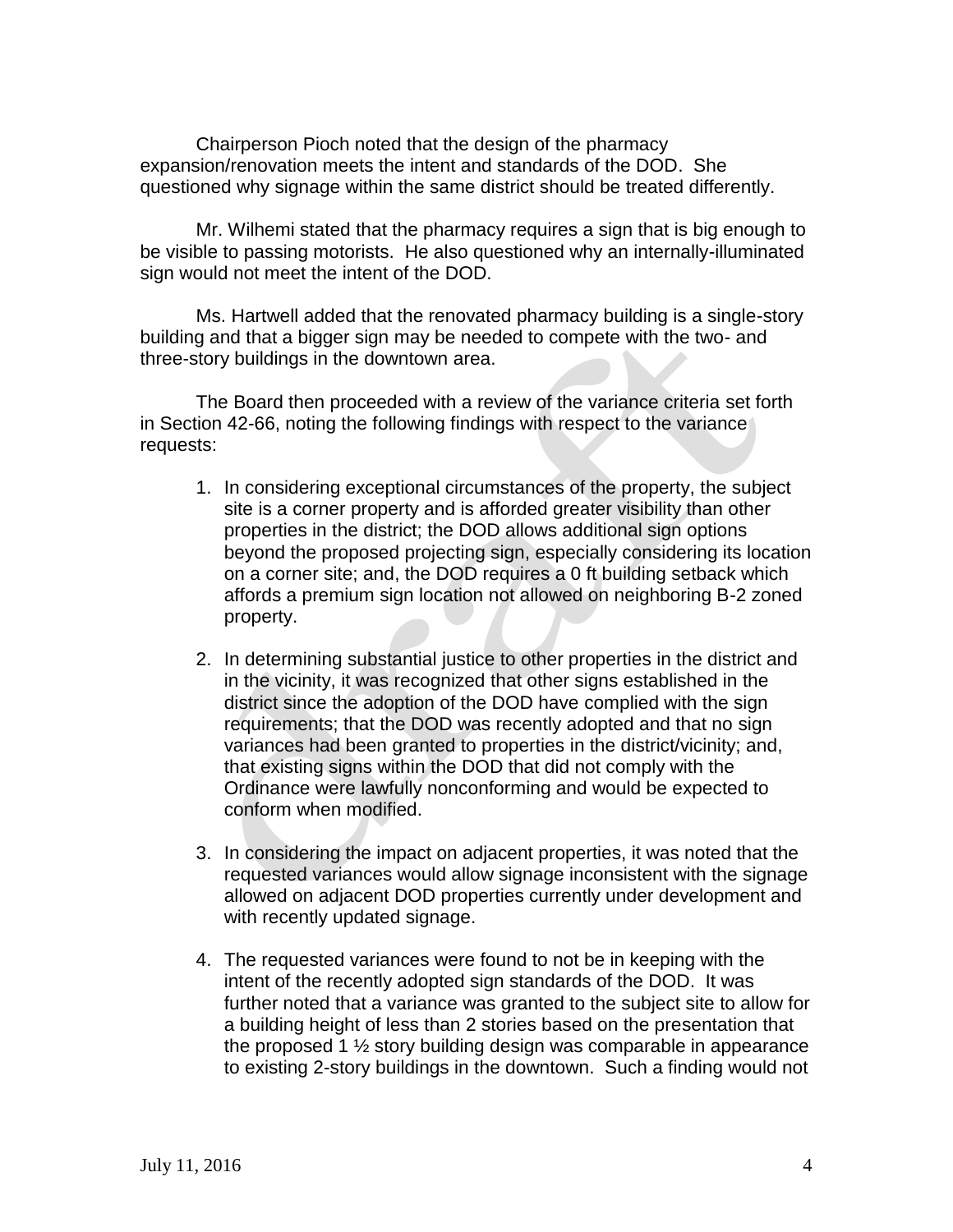support the claim that a sign variance is needed due to the building height.

- 5. The hardship presented is financial in nature and cannot be deemed sufficient to warrant the grant of the requested variances.
- 6. The Board noted that the situation/condition of the property is of a general and recurrent nature and may instead warrant consideration of an amendment to the DOD.

Ms. Pioch then moved to deny variance approval from the 20 sq ft sign size limitation for projecting signs and the standard prohibiting the internalillumination of signs. The variance is denied based upon the findings of the Board on the variance criteria set forth in Section 42-66, Zoning Ordinance. Mr. Flores seconded the motion. The motion carried unanimously.

#### *(Ms. Carpenter re-entered the meeting)*

#### VARIANCE REQUEST *– Biggby Coffee*

The next matter to come before the Board was the request of LSM Ventures for Interpretation of the application of the definition of 'Restaurant' as set forth in Section 2.2, Zoning Ordinance to a proposed coffee shop with a drivethru element. (Biggby Coffee)

Applicant also requests Variance Approval from the following standards (if deemed) applicable to the proposed coffee shop:

: **Section 42-404 (8)** – off-street parking requirements applicable to a 'drive-in restaurant' or a 'restaurant and bakery'.

: **Section 42-367 (10) a.** – 60 ft setback requirement from an adjacent right-of-way line. ('drive-in restaurant')

: **Section 42-367 (10) b**. – 75 ft driveway separation from any intersection. ('drive-in restaurant')

: **Section 42-367 (10) d**. – limitation on locating parking within the required front building setback area. ('drive-in restaurant')

The subject site is located at 400 South Kalamazoo Street and is within the B-2 General Business District.

Kris Nelson, Schley Architects, and Linda Marcon were present on behalf of the application. Mr. Nelson provided an overview of the request for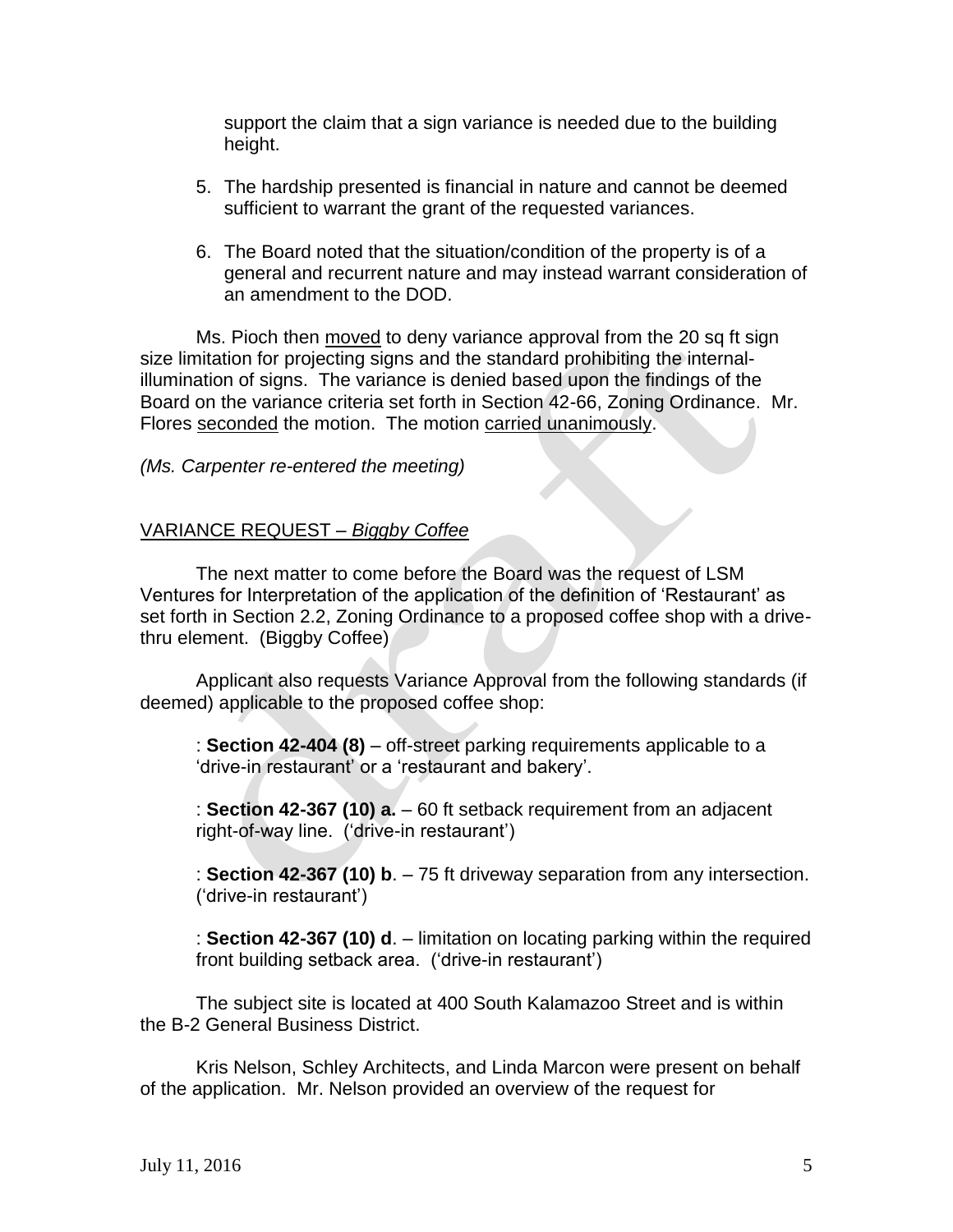interpretation, noting that the Board's action on this matter will impact greatly which Ordinance standards will apply to the proposed development on the site. He explained that Section 42-2 – *Definitions* provides for five (5) types of 'restaurants' and that the proposed coffee shop with a drive-thru window does not cleanly fit any of the types defined.

Mr. Nelson stated that the proposed coffee shop largely meets the adopted definition of a 'standard restaurant' and that a 'restaurant and bakery' is a permitted use within the B-2 District. He added that the proposed site design can easily meet the general requirements of the B-2 District. Mr. Nelson noted that a 'drive-in restaurant' is a special use within the B-2 District . . but that the proposed coffee shop is not a 'drive-in' establishment where 'consumption of foods upon the premises outside the restaurant is encouraged' as defined by the Ordinance. He advised that the design standards applicable to a 'drive-in restaurant' are not conducive to a drive-thru window arrangement and will be very difficult to meet on the subject site.

Mr. Nelson stated that the interpretation is requested in order to determine if the coffee shop proposal on the subject site is a permitted or special use and if variances from the applicable design standards will be required.

No public comment was offered on the matter.

Board review of Section 42-2 - *Definitions* ensued wherein the following was noted:

- a coffee shop with a drive-thru window is not a true 'drive-in restaurant' as defined in the Ordinance;
- the proposed coffee shop may better fit the definition of a 'fast food restaurant';
- 'fast food restaurants' and 'carry-out restaurants' are not identified as allowed uses within any district in the Village;
- the 'drive in restaurant' provision has consistently been applied to 'fast food restaurants' in the Village.

Ms. Hartwell then moved to interpret that the proposed coffee shop with a drive-thru window constitutes a 'drive-in restaurant' as defined and allowed by the Zoning Ordinance. Said interpretation is based upon 1) a finding that such drive-thru establishments are similar in character to a 'drive-in restaurant', as defined, and should be regulated similarly, and 2) a past application of the 'drivein restaurant' provision to other similar fast food restaurants in the Village. Ms. Carpenter seconded the motion. The motion carried unanimously.

Mr. Nelson then proceeded with a review of the proposed site design and the requested variances from the setback and parking requirements applicable to a 'drive-in restaurant'. He stated that the following variances are requested: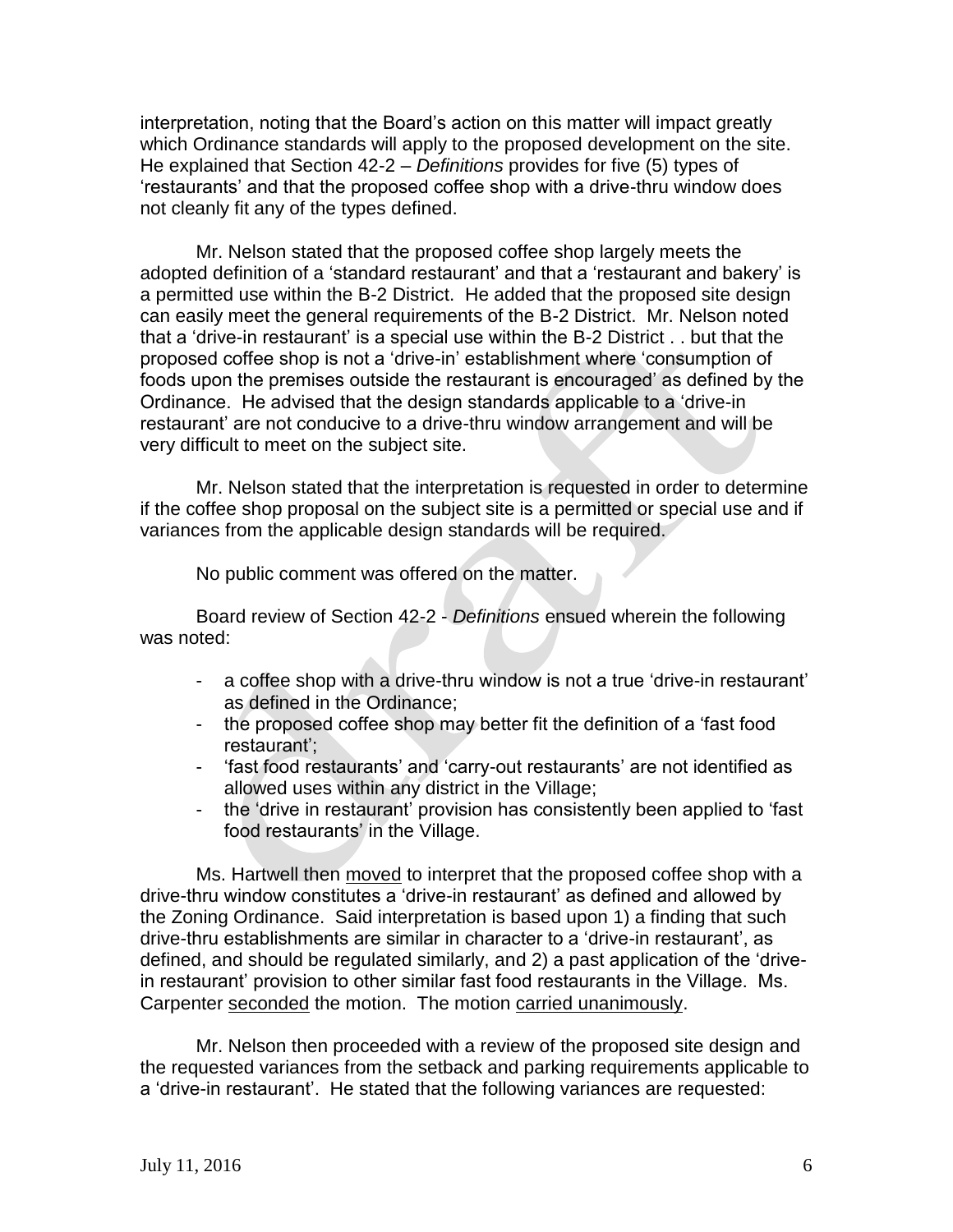- 1) variance approval from the parking requirements 15 spaces required; 11 spaces proposed
- 2) variance approval to allow parking within the required 60 ft front setback area
- 3) variance approval from the front setback requirement 60 ft required; 66 ft from Kalamazoo Street and 0 ft from side street proposed
- 4) variance approval from the driveway separation requirement 75 ft required; 18 ft and 58 ft proposed

Mr. Nelson noted the following in support of the requested variances:

- the subject site is narrow (58 ft x 148 ft) and is situated on a corner;
- the site is currently served by a parking lot that is located partially within the abutting road right-of-way;
- the site is not currently provided a defined driveway from either Kalamazoo Street or the side street;
- the proposed site design will provide for safe on-site circulation with defined driveways and building setbacks consistent with area properties;
- adequate on-site parking and vehicle stacking space is provided;
- nearby commercial establishments are provided setbacks that range from 48 ft to 67 ft and are served by front yard parking lots
- sidewalk extensions are proposed and landscaping/greenspace requirements are proposed to be met.

Larry Larson raised questions regarding applicable setback and parking requirements. He expressed concern that an inadequate parking area will result in parking on adjacent properties. He also questioned plans for snow removal on such a small site.

Linda Marcon stressed her desire to improve the property with safe access and circulation design and increased greenspace and to be a good neighbor.

No further public comment was offered on the matter.

The Board then proceeded with a review of the variance criteria set forth in Section 42-66, noting the following findings with respect to the variance requests:

#### *1) Parking Variance Request:*

1. In considering exceptional circumstances of the property, it was noted that the subject site is a corner property and is an existing lot that is small and narrow.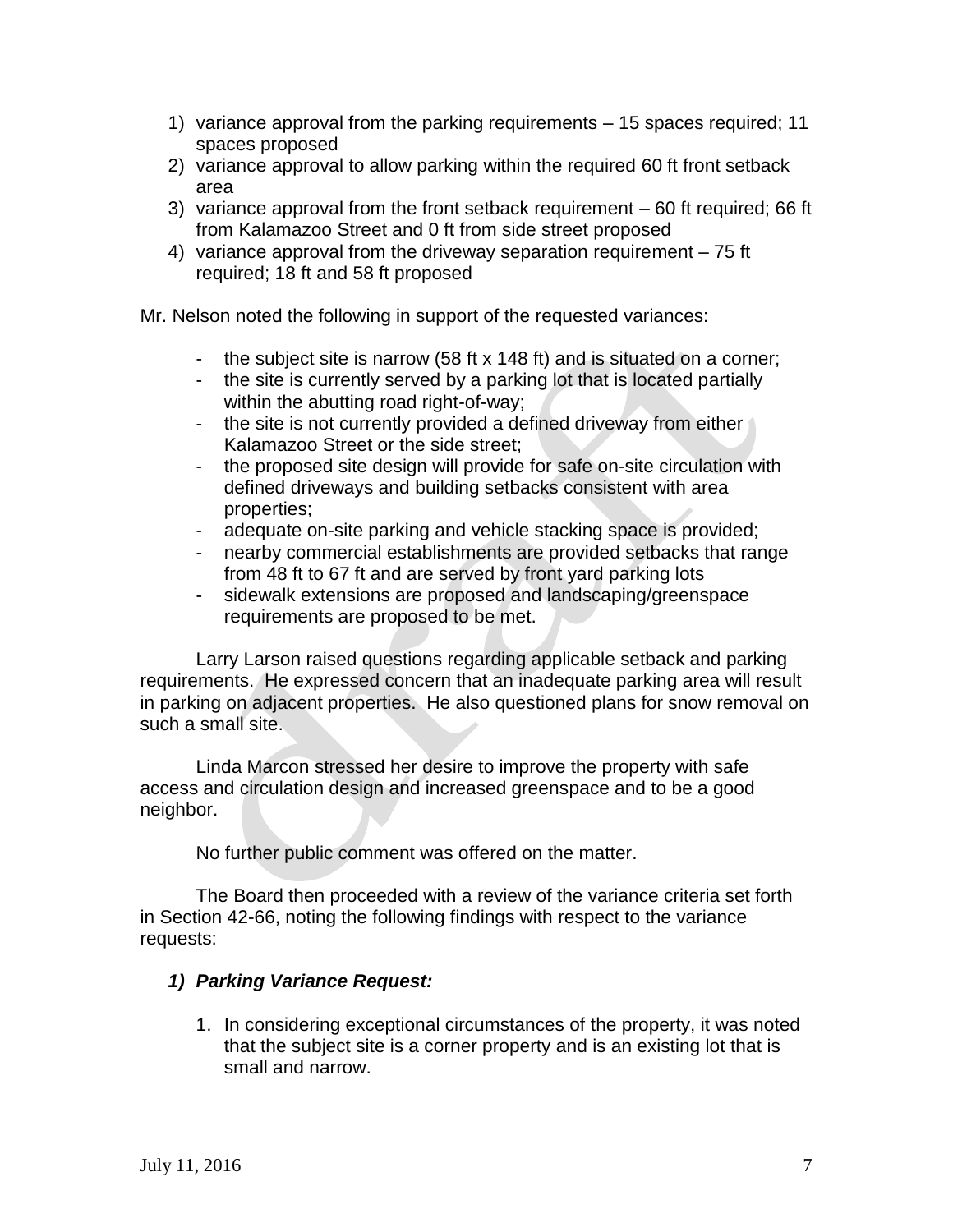- 2. In determining substantial justice to other properties in the district and in the vicinity, it was determined that adequate parking can be provided through on-street parking, similar to nearby commercial properties.
- 3. In considering the impact on adjacent properties, it was recognized that inadequate parking can lead to off-site parking arrangements but the availability of on-street parking options and the parking afforded through the vehicle stacking lane was noted.
- 4. The requested variance was found to be in keeping with the intent of the Ordinance given the following: on-street parking is available in the area; the site is provided pedestrian accessibility and is located near the walkable downtown; proposed sidewalk extensions will improve pedestrian activity in the area; the proposed site design provides an improved parking arrangement by relocating the parking out of the road right-of-way and defining the driveways on the site.
- 5. The hardship presented is self-created, although the size and location of the site were acknowledged.
- 6. The Board noted that the situation/condition of the property is not of a general and recurrent nature and does not warrant consideration of an amendment to the Ordinance.

Ms. Hartwell then moved to grant variance approval from the parking requirements based upon the findings of the Board on the variance criteria set forth in Section 42-66, Zoning Ordinance and the proposed site design set forth on the site plan dated June 21, 2016 and presented at the meeting. Ms. Carpenter seconded the motion. The motion carried unanimously.

# *2) Parking Setback Variance Request:*

- 1. In considering exceptional circumstances of the property, it was noted that the subject site is a corner property and is an existing lot that is small and narrow.
- 2. In determining substantial justice to other properties in the district and in the vicinity, it was recognized that nearby commercial properties are situated on small lots with front yard parking lots . . as well as other drive-thru establishments along Kalamazoo Street that have received approval for parking in the required front setback area.
- 3. In considering the impact on adjacent properties, it was noted that the proposed parking lot design is similar to parking arrangements on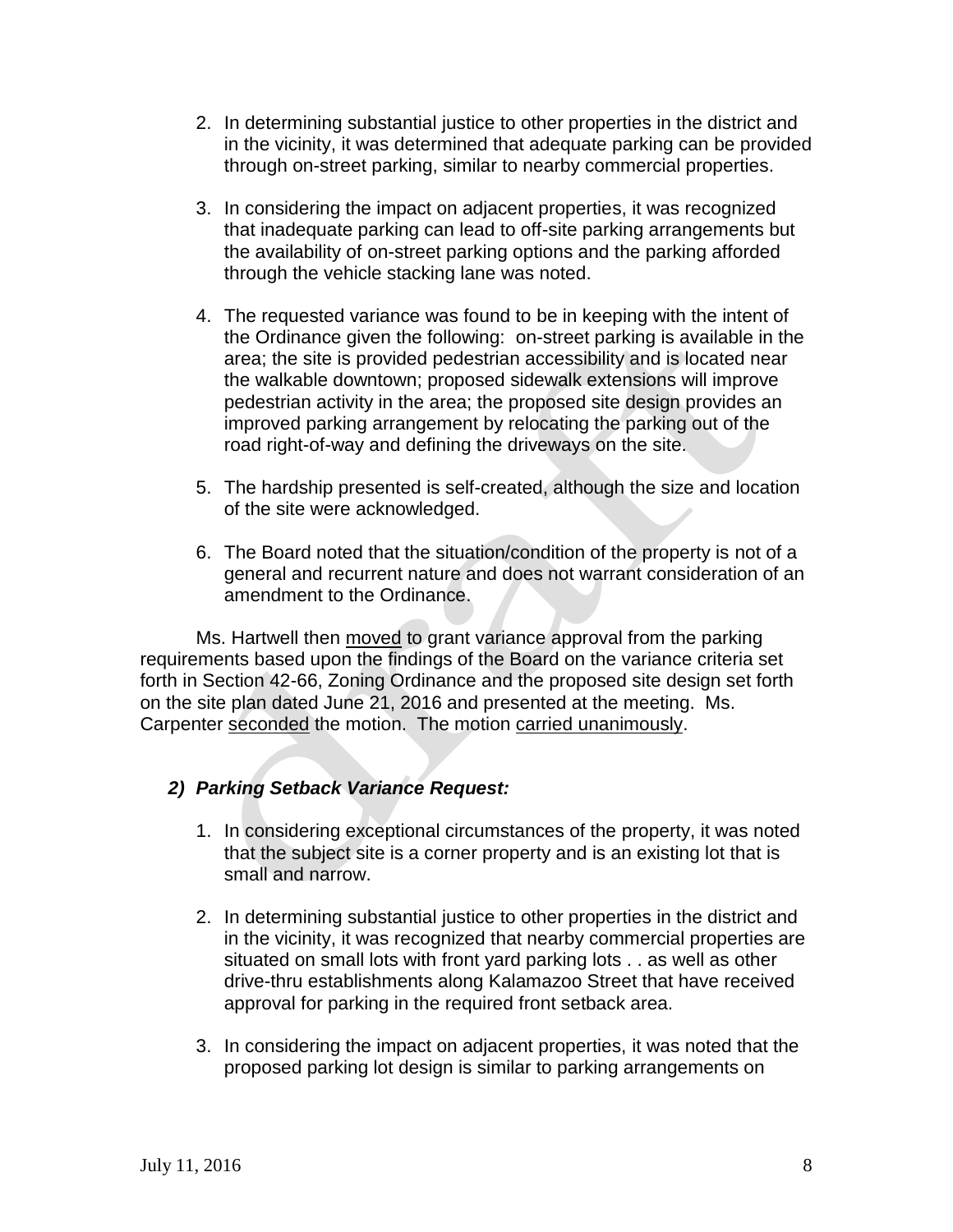surrounding properties and represents an improvement to the existing parking situation on the site.

- 4. The requested variance was found to be in keeping with the intent of the Ordinance given that the proposed site design provides an improved parking arrangement by relocating the parking out of the road right-of-way and defining the driveways on the site.
- 5. The hardship presented is self-created, although the size and location of the site and applicable building setback requirements were acknowledged.
- 6. The Board noted that the situation/condition of the property is not of a general and recurrent nature and does not warrant consideration of an amendment to the Ordinance.

Mr. Flores then moved to grant variance approval from the 60 ft parking setback requirement based upon the findings of the Board on the variance criteria set forth in Section 42-66, Zoning Ordinance and the proposed site design set forth on the site plan dated June 21, 2016 and presented at the meeting. Ms. Carpenter seconded the motion. The motion carried unanimously.

## *3) Building Setback Requirement:*

- 1. In considering exceptional circumstances of the property, it was noted that the subject site is a corner property and is an existing lot that is not wide enough to accommodate the 60 ft setback requirement.
- 2. In determining substantial justice to other properties in the district and in the vicinity, it was recognized that nearby commercial properties are situated similarly, with front building setbacks along the side street that range from 0 ft to 5 ft.
- 3. In considering the impact on adjacent properties, it was recognized that the B-2 District allows a 0 ft building setback for general commercial development which has resulted in similarly situated buildings along the side street. It was further noted that the proposed site improvements will relocate the parking out of the right-of-way and provide defined driveways and greenspace along the side street.
- 4. The requested variance was found to be in keeping with the intent of the Ordinance given the following: the 60 ft setback requirement is intended to provide adequate vehicle stacking space; the proposed site design allows stacking space for approximately 5 vehicles; and, the proposed building location affords safe site access and circulation.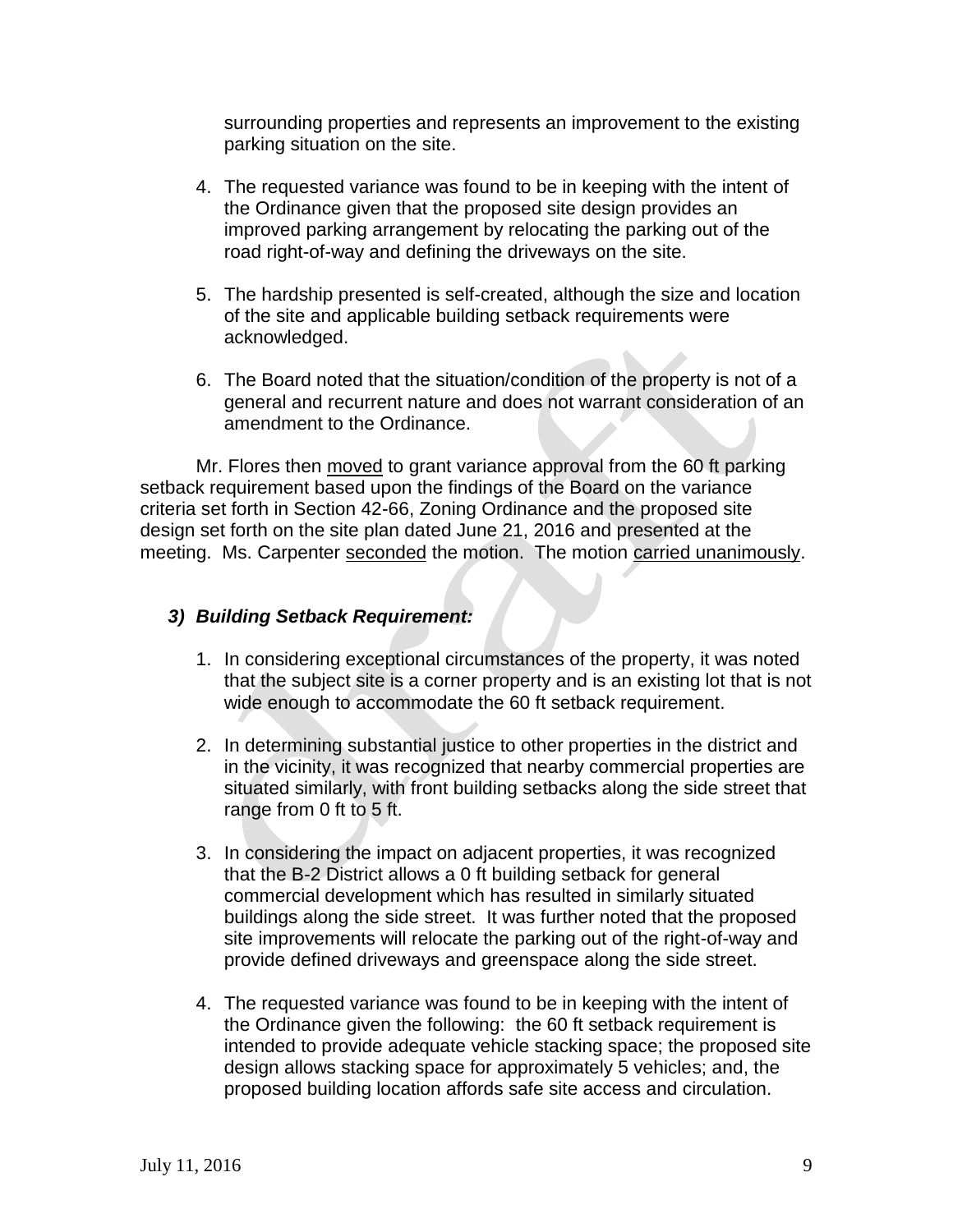- 5. The hardship presented is self-created, although the size and location of the site were acknowledged.
- 6. The Board noted that the situation/condition of the property is not of a general and recurrent nature and does not warrant consideration of an amendment to the Ordinance.

Ms. Hartwell then moved to grant variance approval from the 60 ft building setback requirement based upon the findings of the Board on the variance criteria set forth in Section 42-66, Zoning Ordinance and the proposed site design set forth on the site plan dated June 21, 2016 and presented at the meeting. Mr. Flores seconded the motion. The motion carried unanimously.

#### *4) Driveway Separation Variance Request:*

- 1. In considering exceptional circumstances of the property, it was noted that the subject site is a narrow corner property with limited options for driveway placement.
- 2. In determining substantial justice to other properties in the district and in the vicinity, it was recognized that similar driveway separation is not afforded on nearby properties.
- 3. In considering the impact on adjacent properties, it was recognized that the proposed site improvements will relocate parking out of the right-of-way and provide defined driveways, sidewalk extensions and greenspace along the roadways.
- 4. The requested variance was found to be in keeping with the intent of the Ordinance given the following: the proposed driveway arrangement affords safe site access and circulation; traffic exiting the site will largely use the Kalamazoo Street driveway and turn right (away from the intersection); the abutting side street is a low volume roadway and can accommodate the occasional exiting vehicle that desires to turn left on Kalamazoo Street; and, the proposed site circulation and driveway placement allows for compliance with the Kalamazoo Street building setback requirement.
- 5. The hardship presented is self-created, although the size and location of the site were acknowledged.
- 6. The Board noted that the situation/condition of the property is not of a general and recurrent nature and does not warrant consideration of an amendment to the Ordinance.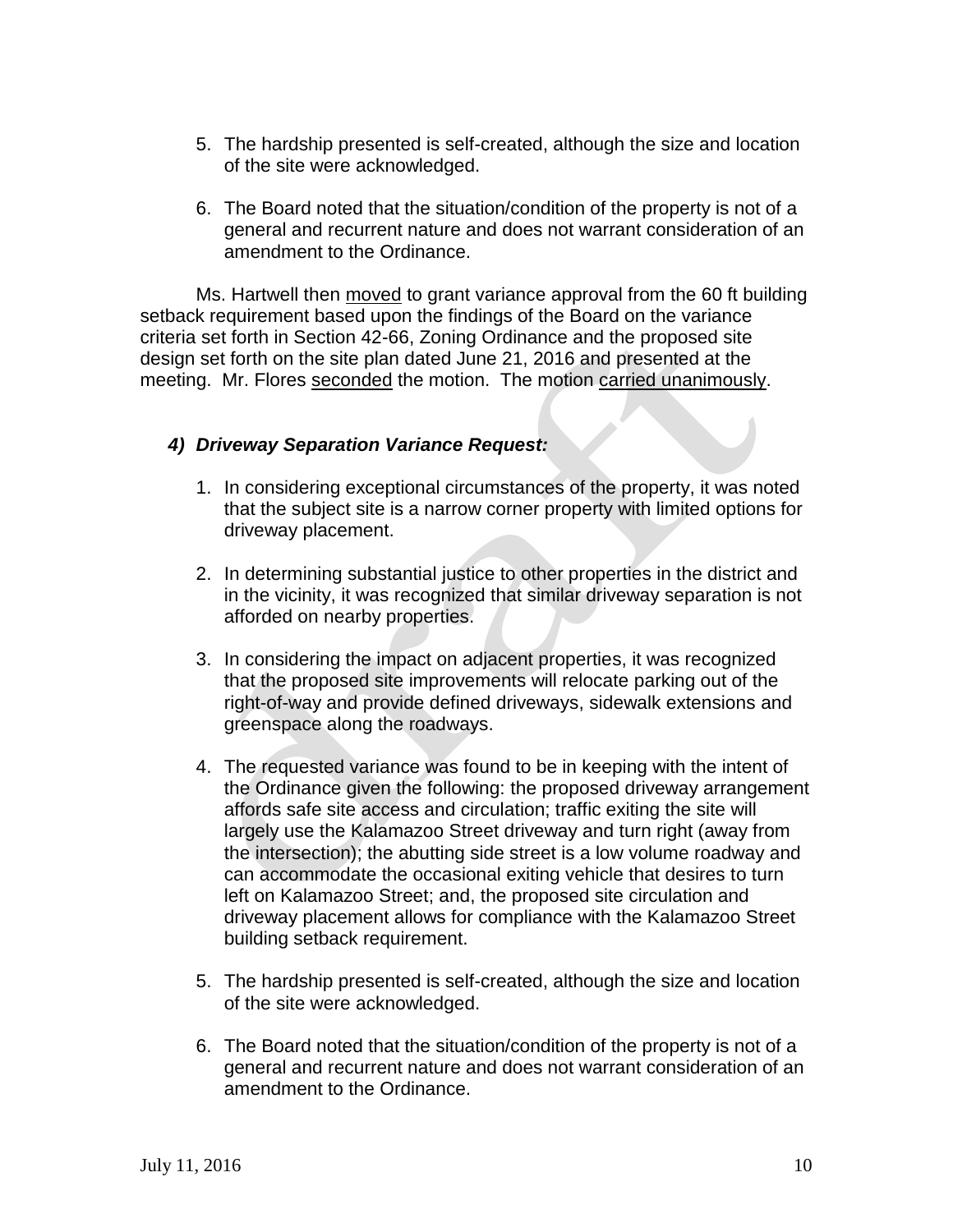Mr. Flores then moved to grant variance approval from the 75 ft driveway separation requirement based upon the findings of the Board on the variance criteria set forth in Section 42-66, Zoning Ordinance and the proposed site design set forth on the site plan dated June 21, 2016 and presented at the meeting. Ms. Hartwell seconded the motion. The motion carried unanimously.

#### VARIANCE REQUEST *– Barker (U-Haul)*

The next matter to come before the Board was the request of Justin Barker for Variance Approval from the following standards applicable to a proposed U-Haul Truck & Trailer Rental Operation (Section 42-367 (23) – *'private open air business'*):

: **Section 42-367 (23) a.** – Minimum lot area shall be one acre.

: **Section 42-367 (23) b.** – A five foot fence or wall shall be constructed along the rear and sides of the lot capable of keeping trash, paper, and other debris from blowing off the premises.

The subject site is located at 301 West Michigan and is within the B-2 General Business District

Chairperson Pioch noted that a representative for the application was still not present. The Board agreed to proceed with consideration of the request.

Mr. Flores advised that he owns property within 600 ft of the subject site. Board members acknowledged Mr. Flores statement and determined that he does not have an identified 'conflict of interest' and shall participate in the Board's consideration of the request.

Ms. Harvey provided an overview of the request and the applicable Ordinance standards. She noted that the Planning Commission had considered the applicant's request for Special Land Use Permit on July 7, 2016 and granted approval conditioned upon receipt of the requisite variances.

Lengthy discussion ensued regarding the intent of the one acre lot size requirement applicable to an '*open air business'*. It was determined that the lot size requirement was established to provide for adequate area for setbacks and buffering; to minimize the intensity (mass/bulk) of the outdoor activity on the site; and, to minimize the impacts of the outdoor activity on the surrounding area.

No public comment was offered on the matter.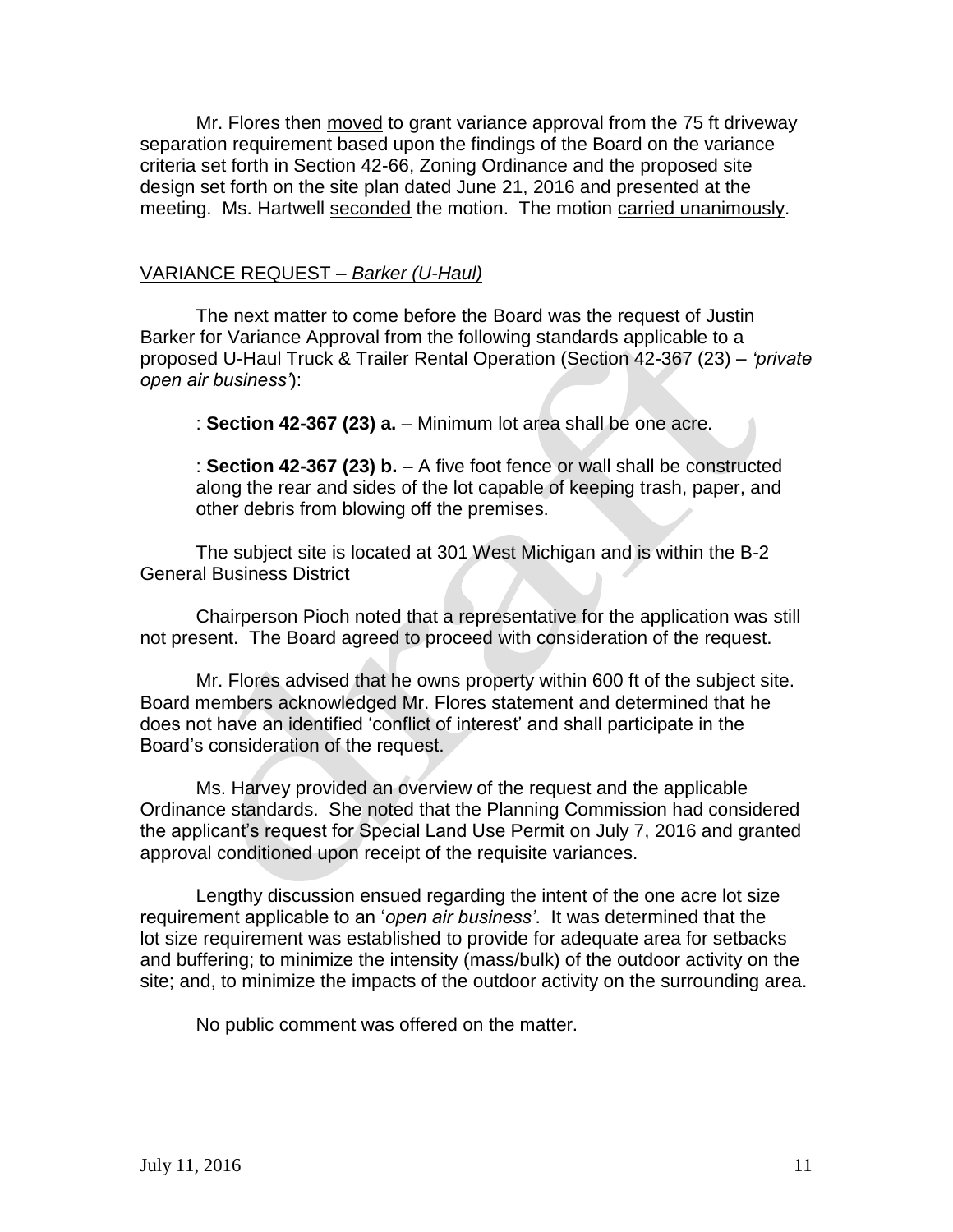The Board then proceeded with a review of the variance criteria set forth in Section 42-66, noting the following findings with respect to the variance requests:

- 1. In considering exceptional circumstances of the property, it was noted that the subject site is occupied by a small building that is setback a significant distance from the abutting roadway with a large amount of open space surrounding the building/parking area.
- 2. In determining substantial justice to other properties in the district and in the vicinity, it was recognized that the subject site is adjacent to commercial zoning and the Paw Paw Middle School. It was noted that the proposed parking activity would be similar in nature to that occurring on adjacent properties.
- 3. In considering the impact on adjacent properties, it was noted that the requested parking area is a small existing parking lot and that no parking area expansions are proposed; no other outdoor activity will be associated with the proposed use except for the intermittent parking of four trucks/trailers; and, the proposed outdoor activity will be similar in nature to typical parking lot activity currently occurring on nearby properties.
- 4. The requested variance was found to be in keeping with the intent of the Ordinance given the following: the limited extent of the outdoor activity (a maximum of four U-Haul trucks/trailers parked in an existing parking lot); the intermittent nature of the truck parking; its similarity to any other parking lot activity; the amount of open space on the site; the nature of the surrounding land use; and, the limited impact on the surrounding area.
- 5. The hardship presented is self-created, although the amount of open space on the site and the openness of the surrounding area were acknowledged.
- 6. The Board noted that the situation/condition of the property is not of a general and recurrent nature and does not warrant consideration of an amendment to the Ordinance.

Chairperson Pioch then moved to grant variance approval from the one acre lot size requirement and fencing requirement based upon the findings of the Board on the variance criteria set forth in Section 42-66, Zoning Ordinance and the proposed site design set forth on the site plan presented at the meeting. Ms. Hartwell seconded the motion. The motion carried 4 to 1, with Mr. Flores dissenting.